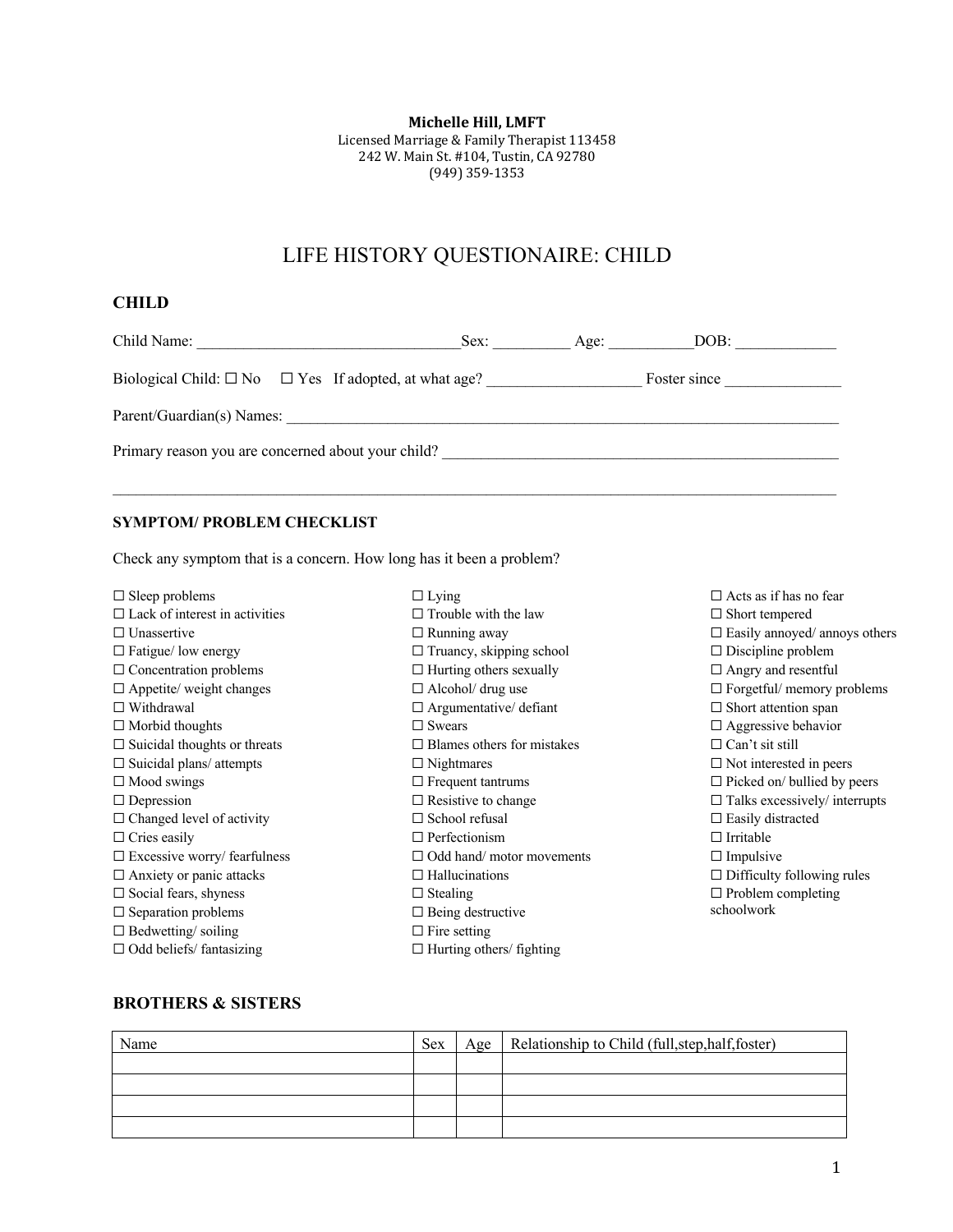#### **SCHOOL HISTORY**

| Present School:                                                          |                       |                                                                                                                     | Grade: |  |  |  |
|--------------------------------------------------------------------------|-----------------------|---------------------------------------------------------------------------------------------------------------------|--------|--|--|--|
| Has child ever repeated any grade?                                       |                       |                                                                                                                     |        |  |  |  |
|                                                                          |                       |                                                                                                                     |        |  |  |  |
| Is child receiving special education services?                           |                       |                                                                                                                     |        |  |  |  |
| $\Box$ No                                                                | $\Box$ Yes (specify): |                                                                                                                     |        |  |  |  |
|                                                                          |                       |                                                                                                                     |        |  |  |  |
|                                                                          |                       |                                                                                                                     |        |  |  |  |
|                                                                          |                       |                                                                                                                     |        |  |  |  |
| <b>CHILD DEVELOPMENTAL &amp; MEDICAL HISTORY</b>                         |                       |                                                                                                                     |        |  |  |  |
| In the first two years of life, did this child experience:               |                       |                                                                                                                     |        |  |  |  |
| $\Box$ Separation from mother                                            |                       | $\Box$ Chronic illness                                                                                              |        |  |  |  |
| $\Box$ Out of home care                                                  |                       | $\Box$ Parental stress                                                                                              |        |  |  |  |
| $\Box$ Chronic pain                                                      |                       | $\Box$ Neglect                                                                                                      |        |  |  |  |
| $\Box$ Disruption in bonding                                             |                       | $\Box$ Abuse                                                                                                        |        |  |  |  |
| $\Box$ Depression of mother                                              |                       | $\Box$ Parental Illness                                                                                             |        |  |  |  |
| and any other pertinent information:                                     |                       | If child's medical history included any of the following, please note the age when the incident or illness occurred |        |  |  |  |
| Childhood diseases: $\square$ No                                         |                       |                                                                                                                     |        |  |  |  |
| Operations:                                                              | $\square$ No          |                                                                                                                     |        |  |  |  |
| Hospitalizations:                                                        | $\square$ No          |                                                                                                                     |        |  |  |  |
| Head injuries:                                                           |                       |                                                                                                                     |        |  |  |  |
| Convulsions:                                                             | $\square$ No          | $\Box$ Yes (specify) $\Box$                                                                                         |        |  |  |  |
| Your overall rating of child's health:<br>$\Box$ Moderate<br>$\Box$ Good |                       | $\Box$ Poor                                                                                                         |        |  |  |  |
|                                                                          |                       |                                                                                                                     |        |  |  |  |
|                                                                          |                       |                                                                                                                     |        |  |  |  |
|                                                                          |                       |                                                                                                                     |        |  |  |  |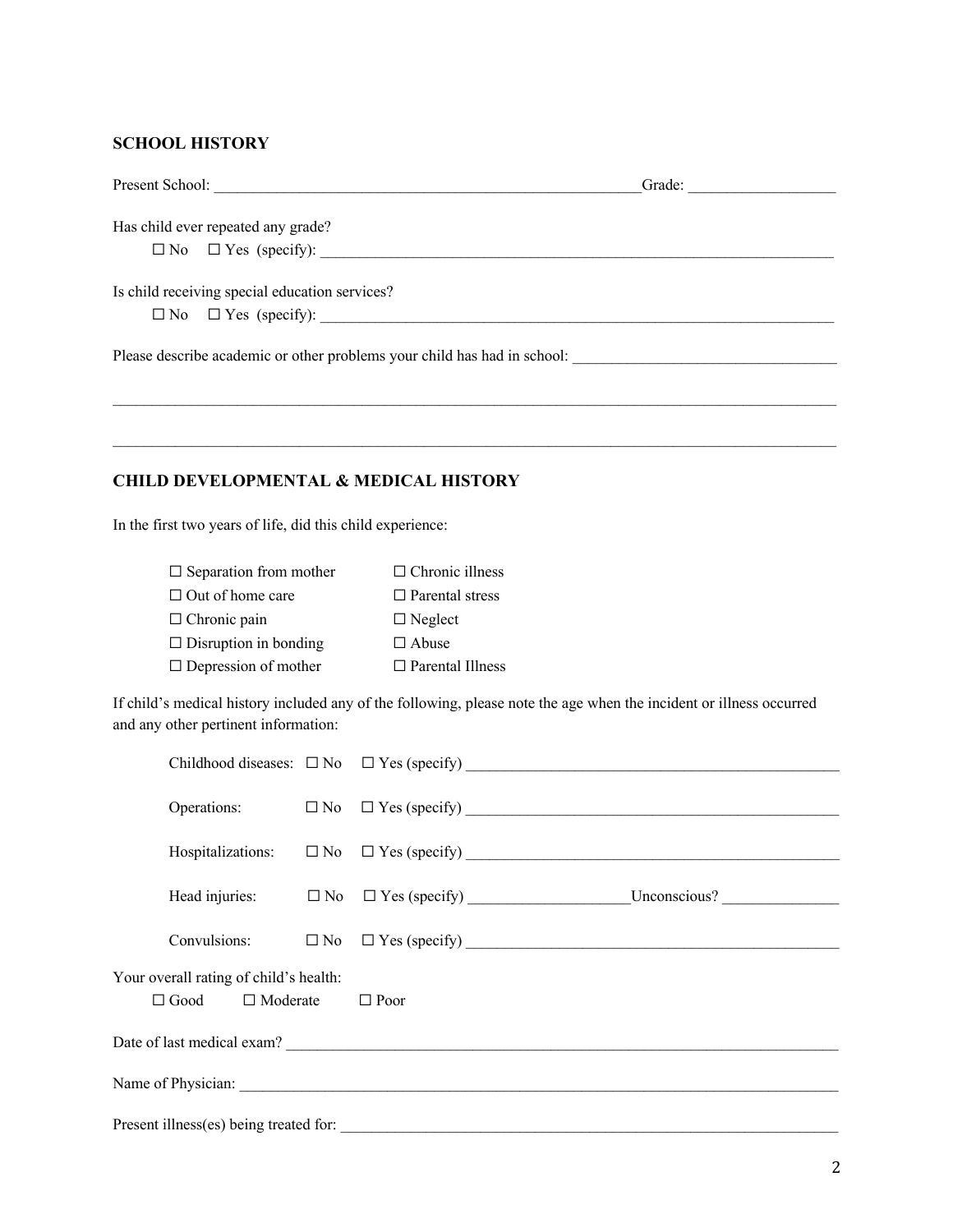Medications child is taking on regular basis:

| List any medicines previously used for emotional problems: were they helpful? |                                                            |                                                                                                                                                                                                                                        |  |  |  |
|-------------------------------------------------------------------------------|------------------------------------------------------------|----------------------------------------------------------------------------------------------------------------------------------------------------------------------------------------------------------------------------------------|--|--|--|
|                                                                               |                                                            | Allergies to any medication, food or environment conditions?<br><u>Letter and the set of the set of the set of the set of the set of the set of the set of the set of the set of the set of the set of the set of the set of the s</u> |  |  |  |
|                                                                               |                                                            | About how many hours per day does this child engage in screen time activities? (TV, phone, video games, etc.)                                                                                                                          |  |  |  |
|                                                                               | Are you afraid someone you know may injure/harm this child |                                                                                                                                                                                                                                        |  |  |  |
|                                                                               |                                                            |                                                                                                                                                                                                                                        |  |  |  |
|                                                                               | Any previous psychological or psychiatric treatment?       |                                                                                                                                                                                                                                        |  |  |  |
|                                                                               | $\Box$ No $\Box$ Yes: Whom/Where:                          | When?                                                                                                                                                                                                                                  |  |  |  |
|                                                                               | Any previous testing (school/psychological)?               |                                                                                                                                                                                                                                        |  |  |  |
|                                                                               | $\Box$ No $\Box$ Yes: Whom/Where:                          | When?                                                                                                                                                                                                                                  |  |  |  |

#### **FAMILY PSYCHIATRIC HISTORY**

Please indicate which of the following is true for yourself or any family member:

|                         | Child    |        |        |         |             |      |       |
|-------------------------|----------|--------|--------|---------|-------------|------|-------|
|                         | (Client) | Mother | Father | Sibling | Grandparent | Aunt | Uncle |
| Depression              |          |        |        |         |             |      |       |
| <b>Bipolar Disorder</b> |          |        |        |         |             |      |       |
| Suicide Attempts        |          |        |        |         |             |      |       |
| Anxiety                 |          |        |        |         |             |      |       |
| Drug/Alcohol            |          |        |        |         |             |      |       |

 $\mathcal{L}_\mathcal{L} = \mathcal{L}_\mathcal{L} = \mathcal{L}_\mathcal{L} = \mathcal{L}_\mathcal{L} = \mathcal{L}_\mathcal{L} = \mathcal{L}_\mathcal{L} = \mathcal{L}_\mathcal{L} = \mathcal{L}_\mathcal{L} = \mathcal{L}_\mathcal{L} = \mathcal{L}_\mathcal{L} = \mathcal{L}_\mathcal{L} = \mathcal{L}_\mathcal{L} = \mathcal{L}_\mathcal{L} = \mathcal{L}_\mathcal{L} = \mathcal{L}_\mathcal{L} = \mathcal{L}_\mathcal{L} = \mathcal{L}_\mathcal{L}$ 

Has child witnessed domestic violence?

 $\Box$  No  $\Box$  Yes (specify):

How is your child disciplined? Please list method & frequency of use:

#### **LIFE STRESSORS/ TRAUMA HISTORY**

Has your child been verbally abused?

☐ No ☐ Suspected ☐ Yes (specify): \_\_\_\_\_\_\_\_\_\_\_\_\_\_\_\_\_\_\_\_\_\_\_\_\_\_\_\_\_\_\_\_\_\_\_\_\_\_\_\_\_\_\_\_\_\_\_\_\_\_\_\_\_\_

Has your child been physically abused?

☐ No ☐ Suspected ☐ Yes (specify): \_\_\_\_\_\_\_\_\_\_\_\_\_\_\_\_\_\_\_\_\_\_\_\_\_\_\_\_\_\_\_\_\_\_\_\_\_\_\_\_\_\_\_\_\_\_\_\_\_\_\_\_\_\_